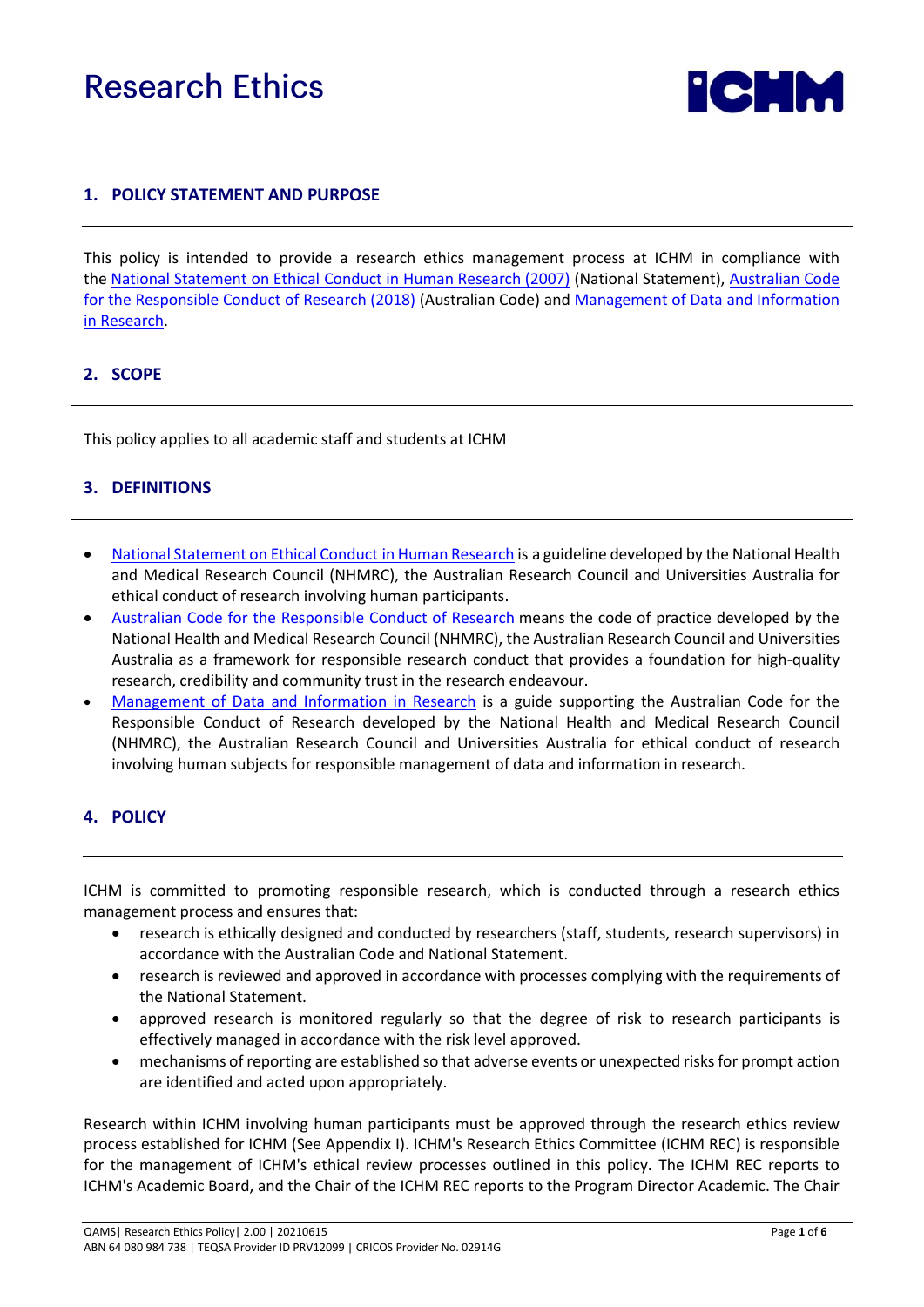of the ICHM REC or the designated member of the ICHM REC (if the Chair is in conflict of interest) is authorised to approach the Program Director Academic directly if a potential conflict of interest is considered.

## **5. PROCEDURE**

#### **5.1 General principles of responsible research**

ICHM provides a safe research environment and is committed to a high standard of research excellence by adhering to the National Statement, Australian Code and the Management of Data and Information in Research. Researchers (staff, students, research supervisors) within ICHM are expected to conduct research in full compliance with the aforementioned regulatory obligations.

Individual researchers (staff, students, research supervisors) must identify, gauge, minimize, and manage the risks involved in their research, particularly in relation to the research participants. The ICHM REC is responsible for assessing the risk of the research project taking into account the types of harm, discomfort, or inconvenience that may occur; the likelihood of these occurring; and the severity of any harm that may occur to research participants. Potential harm in research may include (but is not limited to) physical harm; psychological harm; devaluation of personal worth; social harm; economic harm, and legal harm. The research ethics review process set out by the ICHM REC aims to:

- protect the welfare and rights of participants in research.
- ascertain the ethical risk levels of the research.
- preserve the confidentiality and identity of participants and organisation/s involved in the research.
- consider ethical implications and of all proposed research projects involving human participants submitted to it by staff and students of ICHM and to determine whether or not they are acceptable on ethical grounds. These considerations will be based on National Statement, the Australian Code and the Management of Data and Information in Research.
- maintain a record of all proposed research projects in accordance with National Statement.
- monitor research projects which have been approved by the ICHM REC, including the oversight of the storage and management of storage for data.
- maintain a record of all reports on ethical compliance of completed projects.
- consider any other matter relevant to human research ethics referred to it by members of the ICHM community.

### **5.2 Review Process**

Research projects will be classified according to the following three levels of ethical risk and will be subject to different review processes (see Appendix I).

- **Level 1 (L1):** Research projects are classified as **Negligible risk** if there is no foreseeable risk of harm or discomfort, and any foreseeable risk is no more than inconvenience. "Negligible risk" projects will be assessed through expedited ethical review by the Chair of the ICHM REC or a member of the ICHM REC designated by the Chair.
- **Level 2 (L2):** Research projects are classified as **Low risk** if the only foreseeable risk is one of discomfort. "Low risk" projects will be assessed by a panel of minimum two (2) ICHM REC members, which includes the Chair of the ICHM REC or designated representative of the Chair of the ICHM REC. The Chair may also seek external expert advice as required.
- **Level 3 (L3): All other research** is classified as greater than low risk and is not considered to be appropriate at ICHM. Level 3 projects will not be approved.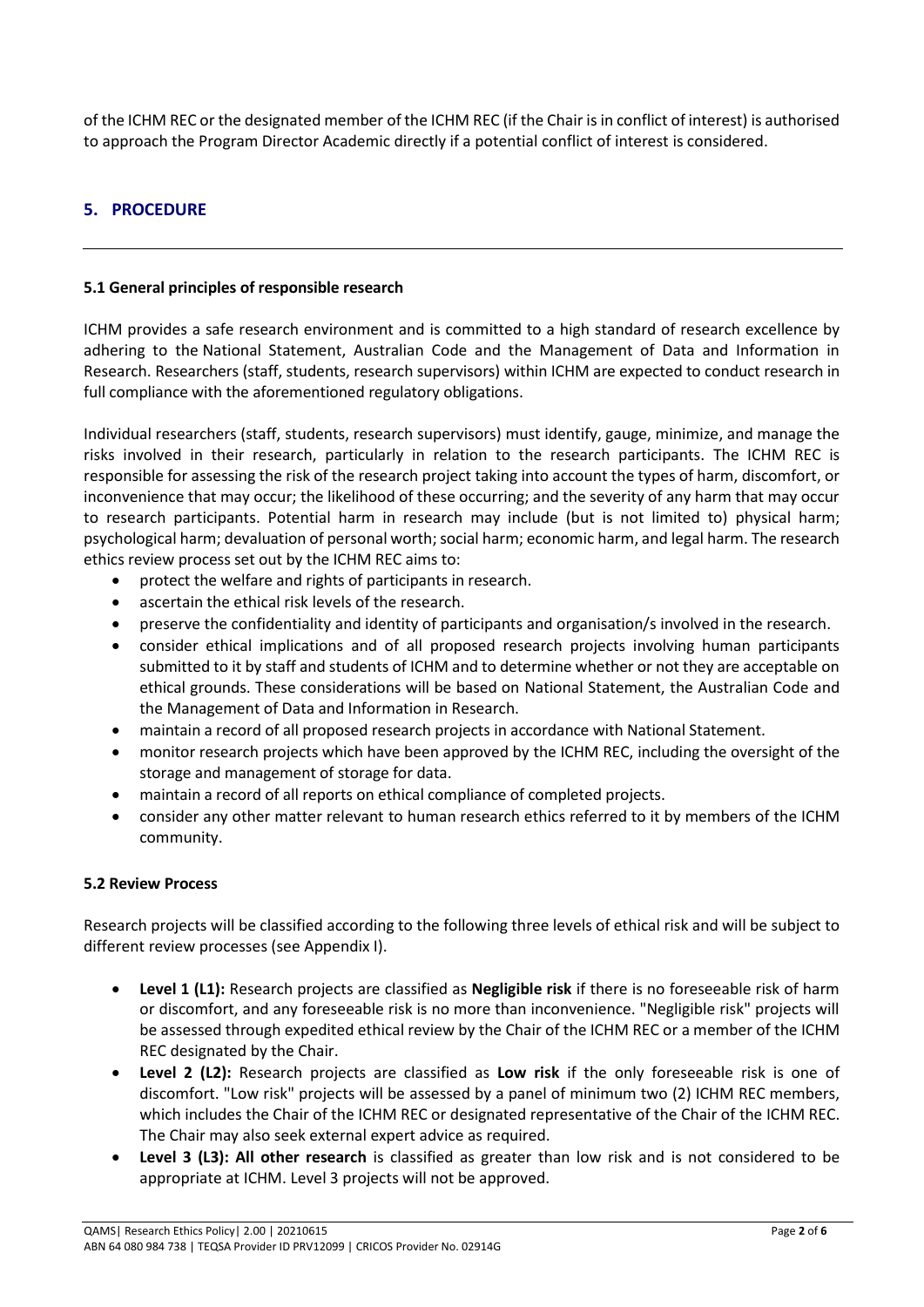The level of ethical risk will be determined by the applicant's responses to questions contained in the Ethics Consideration Checklist, which is included in the research ethics application. The principal investigator/research supervisor of the research project is required to indicate the level of ethical risk in their application clearly. Research is deemed ethically acceptable so long as it satisfies the following two conditions:

- 1. The level of ethical risk is considered L1 Negligible; or L2 Low by the Chair of the ICHM REC or the ICHM REC; and
- 2. Its potential benefits justify any risks (potential and/or actual) involved in the research.

## **5.3 Student project approvals**

The ICHM REC may grant ethics approval for subjects in which a cohort of students is undertaking short duration research projects. All student projects must be overseen by a research supervisor.

Student projects involving human participants will be subjected to the same ethics review process (including risk assessment) as other applications on the level of risk. However, consistent with the guidelines outlined in the National Statement, student research projects should involve a minimum possible number of human participants and expose them to negligible ethical risk.

Students involved in a research project are responsible for:

- 1. Submitting their Research Ethics Application to the ICHM REC.
- 2. Addressing review comments/concerns and revising the Research Ethics Application accordingly.
- 3. Preserving the confidentiality and identity of participants and organisation/s involved in the research.
- 4. Providing evidence of responsible conduct of research and compliance with ethical requirements during the research process.
- 5. Ensuring safe storage and management of research data.
- 6. Reporting any adverse events or unexpected risks as soon as they become aware of these issue to their research supervisor.

The research supervisor(s) is/are responsible for signing off on the submission of students' Research Ethics Applications to the ICHM REC for approval and ensuring subsequent compliance with approval conditions. To gain ethics approval for a specific student project, the research supervisor is required to adhere to the following steps:

- 1. Review and assess the ethical risk associated with a student project.
- 2. Approve the Research Ethics Application(s) of a student project before the student submits this to the ICHM REC for approval.
- 3. Communicate the ICHM REC review decision in a timely manner to the student.
- 4. Monitor the research process with evidence of effective risk management (i.e., informed consent, appropriate research instrument, sound stewardship of research data and materials, etc.).
- 5. Oversee the safe storage and management of research data.
- 6. At the conclusion of the research, prepare a short report summarising the ethical compliance of the student project(s) under supervision and submit this to the ICHM REC for their records.
- 7. Report any adverse events or unexpected risks as soon as they become apparent to the ICHM REC for prompt action.

### **5.4 Complaints process**

Any complaints relating to research projects approved by the ICHM REC or any complaints about the conduct of the ICHM REC or decisions made by the ICHM REC should be directed to the Chair of the ICHM REC. In the event of a complaint being submitted, the Chair of the ICHM REC will organise a meeting with the ICHM REC members to review the nature and severity of the complaint. Depending on the nature and severity of the complaint, the Chair may designate an ICHM REC member to investigate the matter in consultation with the appropriate parties (chief investigator, research supervisor, etc.) or involve external academics to investigate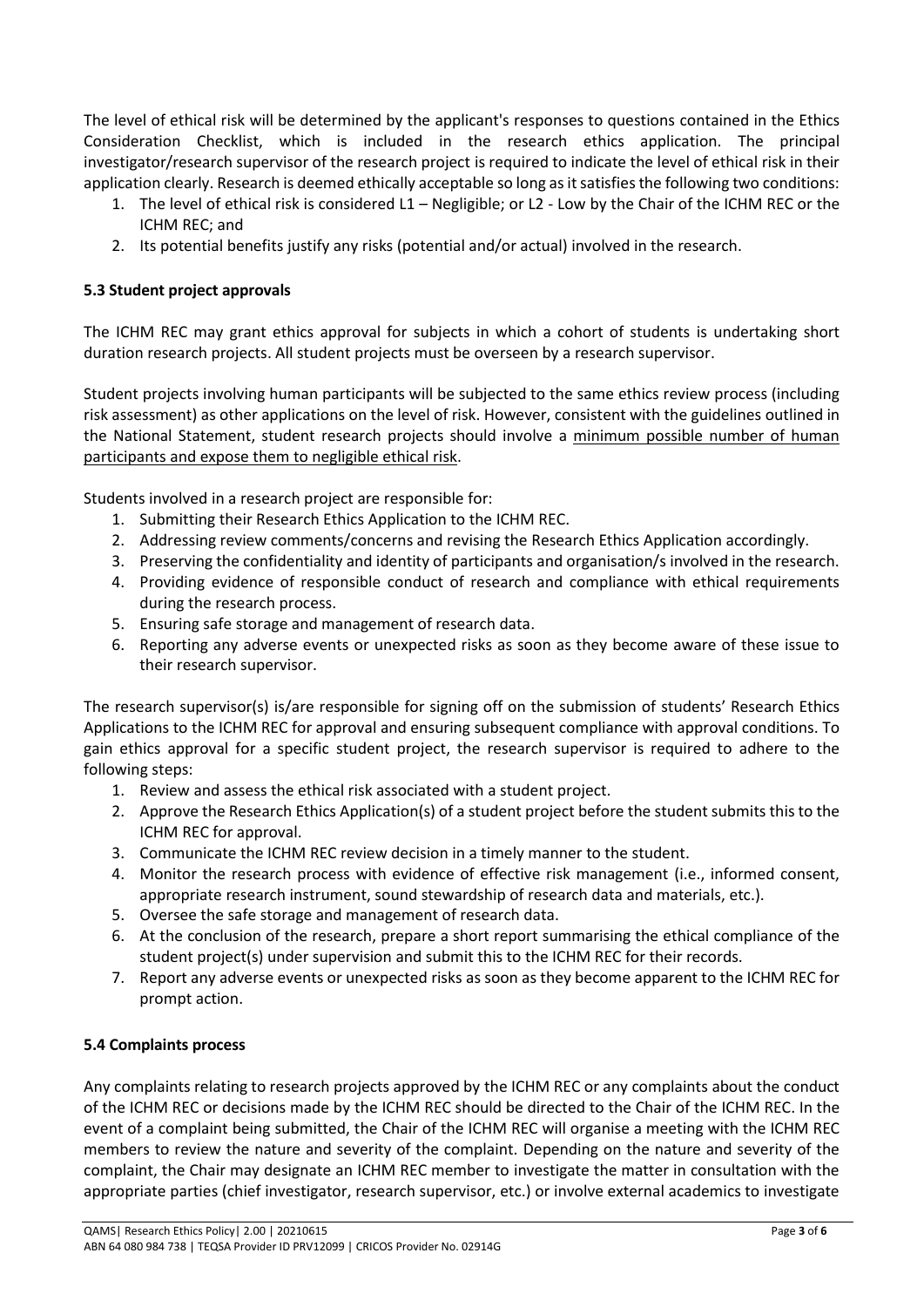the complaint in order to seek an equitable outcome. The investigation outcome will be reviewed and recorded in the minutes of the ICHM REC meeting. The Chair of the ICHM REC will notify the complainant about the outcome of the investigation. If dissatisfied with the outcome, the complainant may further appeal to the Program Director Academic of ICHM regarding the outcome of the ICHM REC investigation in accordance with ICHM's Academic/Non-Academic Grievance Policies.

### **6. RESEARCH DATA MANAGEMENT**

In accordance with the requirements of the Management of Data and Information in Research guidelines, researchers (academic staff, students and research supervisors) at ICHM must ensure that data and materials generated and collected as part of their research, regardless of the format, are stored securely in a durable and accessible form. Data must be stored in a manner that ensures its authenticity and integrity as well as meeting all legal and confidentiality requirements for a duration of 2 years for short duration student projects and a duration of 5 years for published research. Research data must be backed-up regularly to protect against several risks, including human error, hardware failure, software faults, and power outages. ICHM provides secure, password protected cloud-based storage for staff and students to back up critical research data and materials. Staff and student researchers are responsible for the management of safe storage and backup of their research data, which is only accessible to the investigators (students and their research supervisors) of the research project.

### **7. SUPPORTING DOCUMENTATION**

The links to the supporting documents mentioned in this policy are available at:

- *[Australian Code for the Responsible Conduct of Research;](https://www.nhmrc.gov.au/about-us/publications/australian-code-responsible-conduct-research-2018)*
- *[National Statement on Ethical Conduct in Human Research;](https://www.nhmrc.gov.au/about-us/publications/national-statement-ethical-conduct-human-research-2007-updated-2018)*
- *[Management of Data and Information in Research](https://www.nhmrc.gov.au/sites/default/files/documents/attachments/Management-of-Data-and-Information-in-Research.pdf)*

The internal supporting document includes:

• *Research Ethics Committee Terms of Reference*

### **8. ACKNOWLEDGEMENTS**

ICHM acknowledge reference to the following sources of information in the development of this policy:

- *Charles Darwin University 2018, Program Ethics Approvals*
- *Charles Darwin University 2018, Responsible [Conduct](https://www.cdu.edu.au/governance/doclibrary/pol-035.pdf) Research Policy*
- *University of South Australia 2018, [Human Research Ethics Policy](https://i.unisa.edu.au/policies-and-procedures/university-policies/research/res-2/)*
- *Swinburne University 2018, [Research Data Management](https://www.swinburne.edu.au/research/ethics/data-management/)*

### **9. RESPONSIBIILTIES AND AUTHORITIES**

The Policy Owner is the Program Director Academic of ICHM. The ICHM REC is responsible for the quality, currency and implementation of the Research Ethics Policy. The Academic Board is the approval authority of the Research Ethics Policy.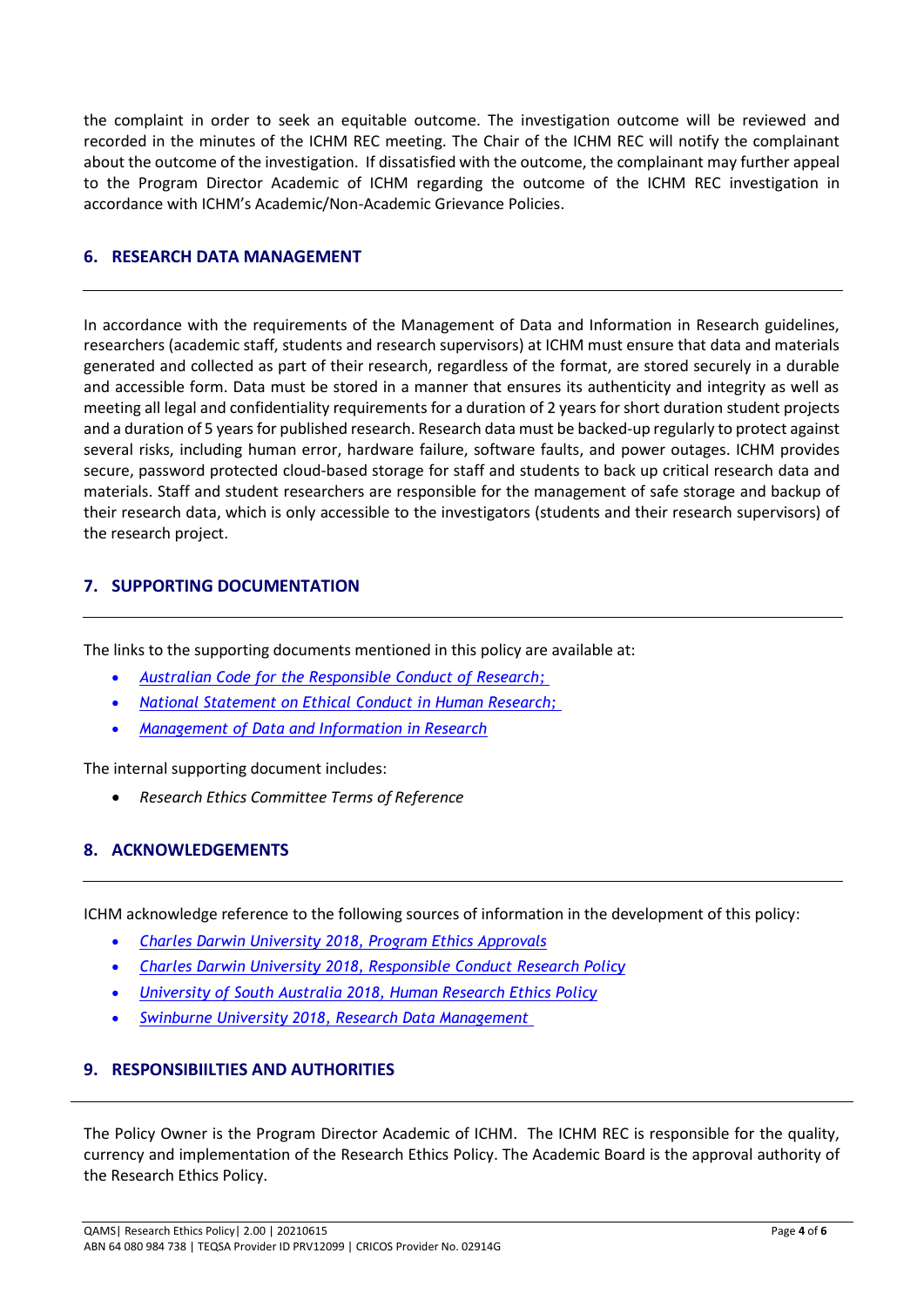#### **10. AMENDMENTS AND REVIEW**

The ICHM REC is responsible for the review of the Research Ethics Policy on a yearly basis. The ICHM REC may make recommendations to the Academic Board for amendments to the Research Ethics Policy.

#### **11. APPROVAL**

| <b>Research Ethics</b>                    |                |  |  |  |
|-------------------------------------------|----------------|--|--|--|
| <b>Owner</b><br>Program Director Academic |                |  |  |  |
| <b>Version Number</b>                     | 2.0            |  |  |  |
| <b>Approval Authority</b>                 | Academic Board |  |  |  |
| <b>Approval Date</b>                      | 15 June 2021   |  |  |  |
| <b>Next Review Date</b>                   | 15 June 2022   |  |  |  |

| <b>Version Control and Modification History Table</b> |                |                                                                     |                           |                              |  |
|-------------------------------------------------------|----------------|---------------------------------------------------------------------|---------------------------|------------------------------|--|
| <b>Date</b>                                           | <b>Version</b> | <b>Modification</b>                                                 | <b>Approval Authority</b> | <b>Approved &amp;</b>        |  |
|                                                       |                |                                                                     |                           | <b>Published</b>             |  |
| August 2020                                           | 1.0            | <b>Policy Creation</b>                                              | Academic Board            | Sept 2020                    |  |
| June 2021                                             | 2.0            | Minor amendments to<br>responsibilities due to ICHM<br>restructure. | <b>Academic Board</b>     | Approved at AB<br>15/06/2021 |  |